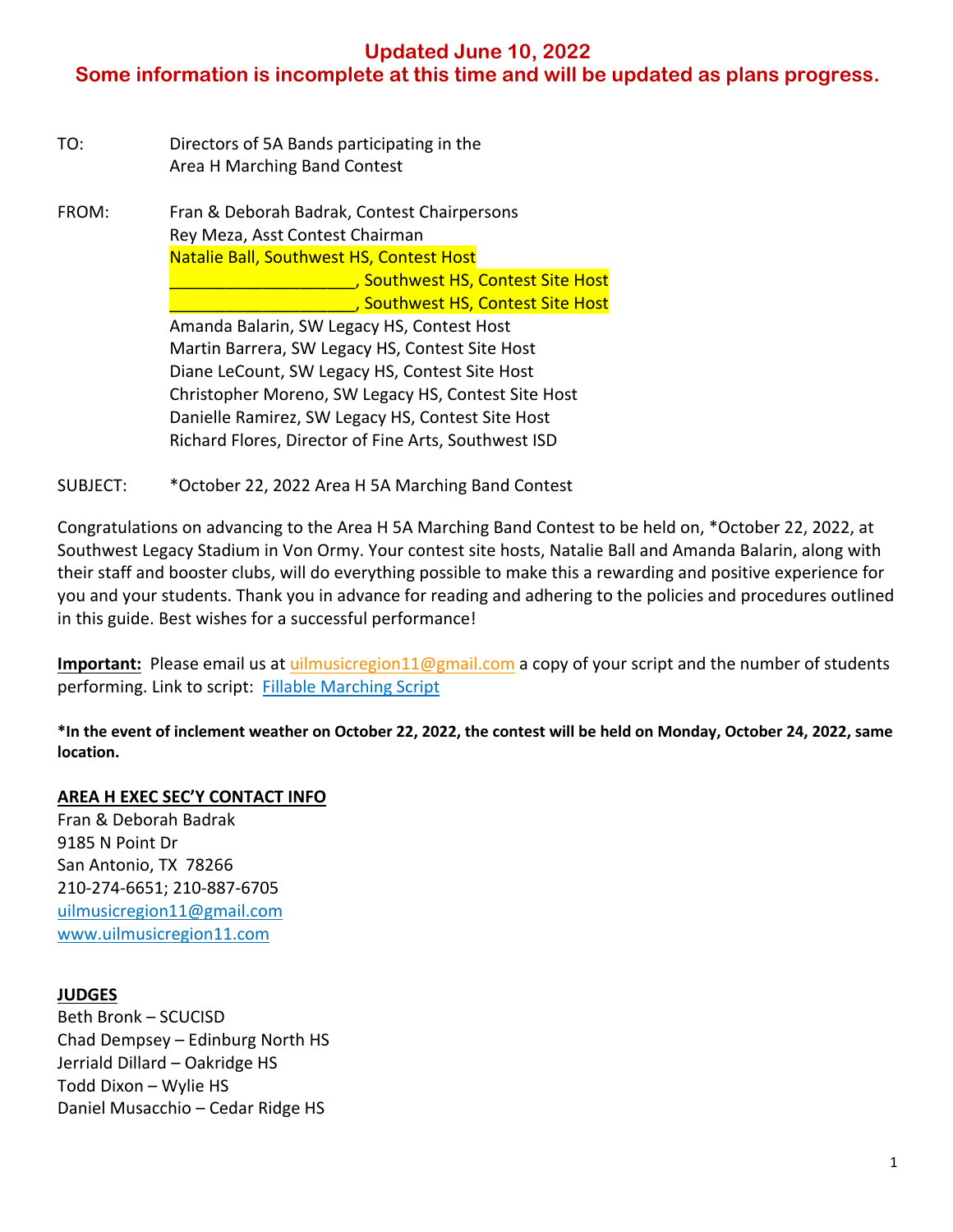## **ENTRY PROCESS & IMPORTANT PRE-CONTEST INFO**

**1.** The following items are available under the **Area H Marching Contest** tab at www.uilmusicregion11.com and need your immediate attention:

- Area Marching Contest **Entry Form**. The **entry fee is \$450.00** and due by the day of the contest.
- Area H **Form W-9** for your district's business office.
- Area H **Invoice** for you to submit for payment.

Immediately following your region marching contest, please email a copy of your Entry Form to Fran Badrak at uilmusicregion11@gmail.com. You **do not** need to turn in the Form 1 Eligibility/Certification for Area MBC.

**2**. At contest check-in on site, turn in a paper copy of your **Marching Band Script** and **payment.**

**3.** Familiarize yourself with **all** Area H 5A MBC information found at www.uilmusicregion11.com under the Area H Marching tab as well as information and related links found at UIL Music MBC.

**4.** Should one or more of the participating directors facilitate the availability of a **professional videographer** for the purpose of providing one educational use only video, please conduct/confirm all arrangements directly with the company. A designated area in the stands will be available for videography; the video deck is not available. UIL Music Area H does not coordinate the availability of a professional/nonprofessional videographer and does not assume any copyright liabilities.

**Note**: A school must complete and submit the *Marching Band Educational Use Video Agreement* no later than seven days prior to the contest where the school wishes to video their marching band's performance. If your school previously submitted this agreement to video its band's region performance, there is no need to do so again. The agreement form can be found here: Video Agreement

By completing the video agreement, you are permitted one camera and operator on the video area during your band's performance. Please be courteous of others who also have permission to occupy the video space. Thank you.

**5.** PepWear is the contest vendor. For more information about their merchandise, visit www.uilmusicregion11.com under the Area H Marching tab. Feel free to share the merchandise fliers with your stakeholders prior to the day of contest.

## **CONTEST PERFORMANCE ORDER & SCHEDULE**

**1.** Each region executive secretary will draw the Area H performance numbers for his region prior to the fall region meetings. At the fall region meetings, **all** 5A band directors will then draw numbers for the tentative Area H prelims schedule. If you are not able to attend your fall region meeting, please assign a designee to draw for you. The tentative Area H prelims schedule will be emailed to you and your region executive secretary. It will also be posted on the UIL Music Region 11 website at www.uilmusicregion11.com under the Area H Marching tab.

**2.** Following the completion of the region marching contests in Area H, the final Area H prelims schedule will be published and distributed to include only the names of the schools that advance to the Area H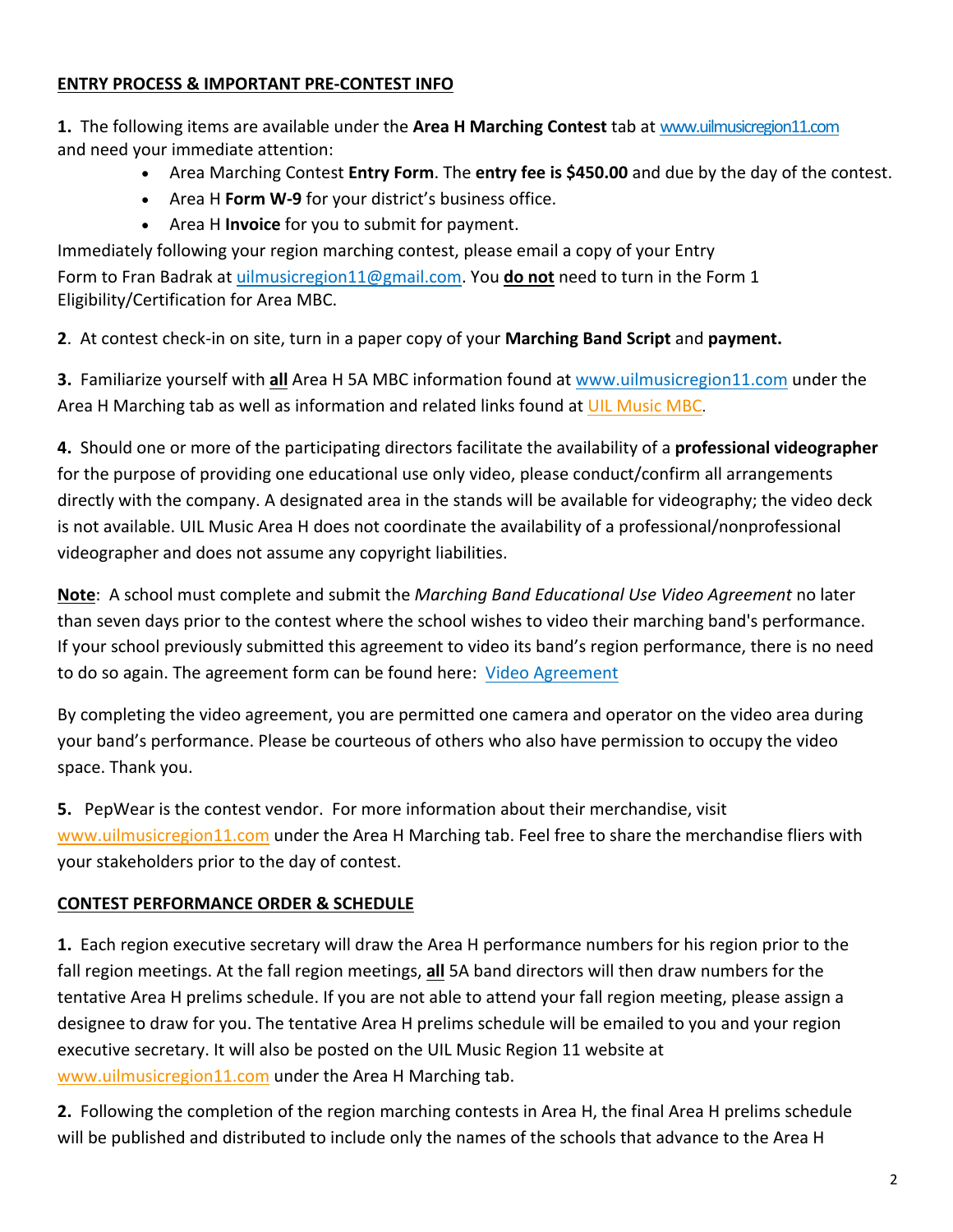## **Updated June 10, 2022**

# **Some information is incomplete at this time and will be updated as plans progress.**

Marching Band Contest. The tentative start time for the contest is **9:00 AM**, depending on the number of qualifying bands.

**3.** Following the completion of the Area H **Prelims**, directors will meet in the

to verify scores and rankings. At that time, the directors of the bands advancing to finals will draw for performance order. The bands advancing to finals will be announced over the PA in performance order. That schedule will be published and distributed immediately on site.

**4.** Following the completion of the Area H **Finals**, directors will meet in the Contest Office located in the Press Box to verify the scores and rankings. After the scores are verified, the bands will be announced in descending rank order. [Once verified, the bands advancing to UIL SMBC will be announced over the PA. At that time, the directors of the bands advancing to UIL SMBC will draw for performance order. The Area H Executive Secretary will call the UIL Music State Office to submit the results of the draw.] *N/A in 2022*

**5. [**Should your band be certified to advance to the UIL SMBC, you will receive information on how to register via UIL SMBC] *N/A in 2022*

**6.** For additional information about UIL Area Preliminary Round and Final Round and Certification to State, please regard **Section 1106: Area Marching Band Contest, (h) Preliminary Round and Final Round and Section 1106 (k) (6)(7) Area Notification to State** in the *UIL Constitution and Contest Rules*. Link: C&CR Sec 1106

## **DIRECTIONS TO SOUTHWEST LEGACY STADIUM**

Address: 4495 SW Verano Pkwy Von Ormy, TX 78073

Southwest Legacy Stadium is located at 4495 SW Verano Pkwy in Von Ormy, adjacent to SW Legacy HS and in near proximity to McAuliffe MS. It can be easily accessed from \_\_\_\_\_\_\_\_\_\_\_\_\_\_\_\_\_\_\_\_\_\_\_\_\_. Bus/Truck entrance is from **Example 20 and Telecom** . Spectator Entrance is from the **Example 20 and Telecom** . Please share this with your band families.

Also, carefully examine the map included in this packet, as they are designed to familiarize you with the stadium, general vicinity, and contest flow such as band's entrance/exit, pit percussion entrance/exit, etc.

## **ADDITIONAL STADIUM/SITE INFORMATION**

SW Legacy Stadium has artificial turf with painted standard markings. Any pit or prop equipment pushed or pulled on the field surface must have large inflatable tires or tires with a minimum of 8-inch wheels (pneumatic, wheels/casters). Any equipment with smaller wheels must be lifted and positioned in place.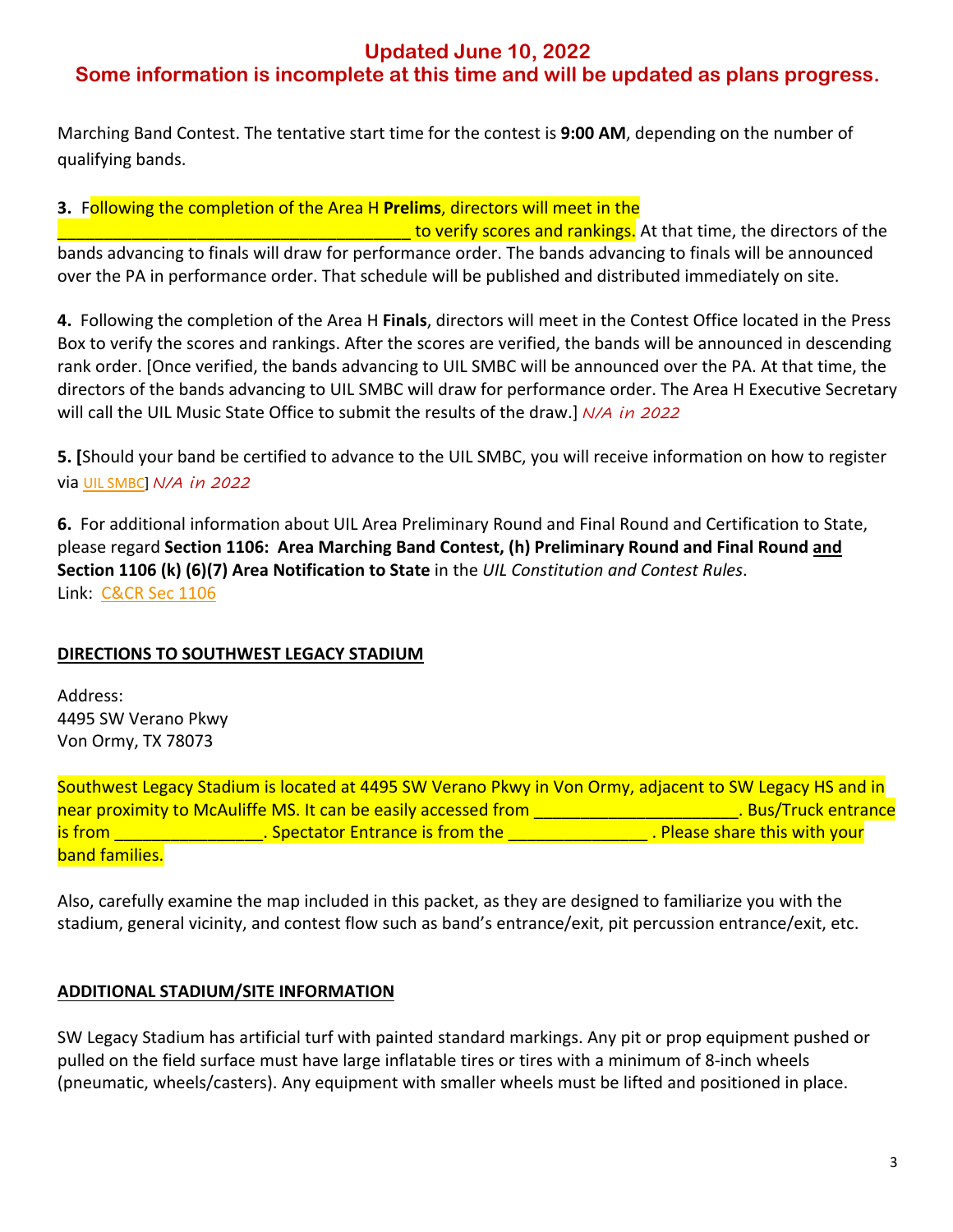## *Please share the following restrictions with your stakeholders:*

- § Anything that leaves a residue on the turf is prohibited. This includes substances like glitter, confetti, powder, etc.
- § Balloons are prohibited not only on the field, but also in the stands.
- § Noisemakers such as air horns, cow bells, etc. are not allowed.
- Spirit signs must be positive in nature.
- § Umbrellas and other shading devices must be completely closed and lowered while bands perform.

## **GENERAL ADMISSION & SPECTATOR PARKING**

The ticket booth will open an hour before the first performance.

\$10.00 General Admission that covers both prelims and finals. No reserved seats. Re-entry is allowed as long as wristband is intact. No free wristband replacements. No senior/military discounts.

**Free** admission for: Children 4 and Under Participating Band Members (wearing band shirt/uniform) Administrators with UIL Pass

Spectators will not be allowed to enter or park by the busses and trucks. See map for spectator parking.

Access in and out of the stands will be restricted during each band's performance. Entrances to the seating area will be closed with two minutes left on the clock of each band's setup period. Please inform your stakeholders of this courtesy and advise them to arrive with plenty of time to get seated before the entrances close. Thank you.

## **CONTEST CHECK-IN**

The check-in station is located in the bus parking lot where you will be welcomed by a parent or student volunteer. We advise you to arrive and check-in 90 minutes prior to the start of your performance time. Please have your Marching Band (Announcer) Script and entry fee ready to turn in, if necessary. You will receive a packet of complimentary admission wristbands (1 for every 10 band members) to be given at your discretion to your chaperones and bus drivers.

A student monitor will be assigned to your band for the duration of check-in to field exit. Please let the checkin volunteer and/or your monitor know if you have specific concerns or questions. You can also **call Fran Badrak at 210-274-6651**, Natalie Ball at 210-218-3375, Amanda Balarin at 210-842-3209, and/or **Rey Meza at 210-723-at 7178** with questions the volunteers/monitors can't answer.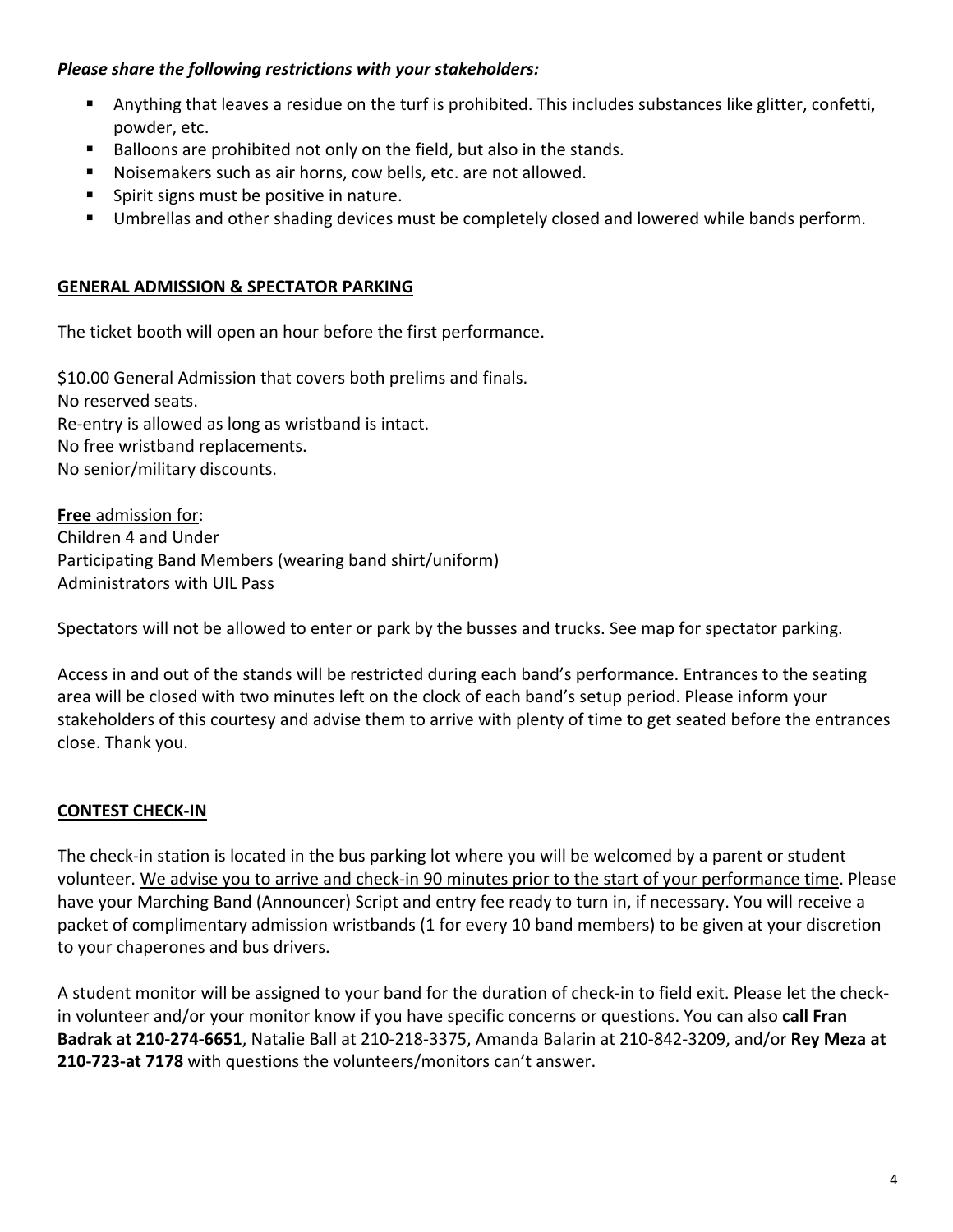# **Updated June 10, 2022 Some information is incomplete at this time and will be updated as plans progress.**

### **BUS & TRUCK PARKING**

Please regard the map provided.

### **RESTROOMS/CHANGING FACILITIES**

Restroom facilities are limited. Please plan accordingly.

#### **WARM-UP**

- § Following check-in, your monitor will escort your band to the warm-up area at the designated time. Be prepared to move to warm-up no less than 15 minutes before the scheduled warm-up time.
- Warm-up A is located and the state of the stadium. Warm-up B is located and the set of the set of the set of the where bands will face **Example 20 and 10 and 10 and 10 and 10 and 10 and 20 and 20 and 20 and 20 and 20 and 20 and 20 and 20 and 20 and 20 and 20 and 20 and 20 and 20 and 20 and 20 and 20 and 20 and 20 and 20 and 20 and 20 and 20 and 20 an** information is below. Refer to map for location of warm-up areas.
- § Warm-up time is **30 minutes**. You must be there on time in order to have your entire warm-up period.
- § *Your time includes entering and exiting the warm-up area.*
- § Your warm-up time begins when the monitor states, "Your warm-up time may begin."
- At the 25-minute mark, the monitor will hold up the "STOP" sign indicating you must move your band out of the warm-up area.
- The use of wireless transmitters (metronomes or PA's) in the warm-up areas is strictly prohibited. Any amplified metronome must be hard-wired and behind the band, facing away from the stadium. In order to ensure that the integrity of all performances is our first priority, we reserve the right to ask any and all bands to turn down or turn off amplified metronomes if they are heard in the stadium.
- Playing of instruments is allowed only in the warm-up areas and on the field during performance.
- Please be courteous to the monitors, as they are doing their best to help you as well as all others following you.

#### **ADDITIONAL FRONT ENSEMBLE INFORMATION**

- § Front ensemble warm-up areas are located \_\_\_\_\_\_\_\_\_\_\_\_\_\_\_\_\_\_\_\_\_\_\_\_\_\_\_\_\_\_\_\_\_\_\_\_\_\_\_\_\_\_\_.
- Absolutely no cymbals or booms during the front ensemble warm-up.
- The use of wireless transmitters (metronomes or PA's) in the warm-up areas is strictly prohibited. Any amplified metronome must be hard-wired and must face away from the stadium.
- § Your pit needs to have their equipment in place at the Staging Area just outside the stadium fence, 15 minutes prior to your performance.
- Each pit will have 5-10 minutes to transition from Staging Area to Ready Area while the performing band (one slot ahead of yours) is on the field. No distracting movements or sounds should occur while the band is performing.
- § Your pit will move from the Ready Area to the field 5 minutes prior to your performance time.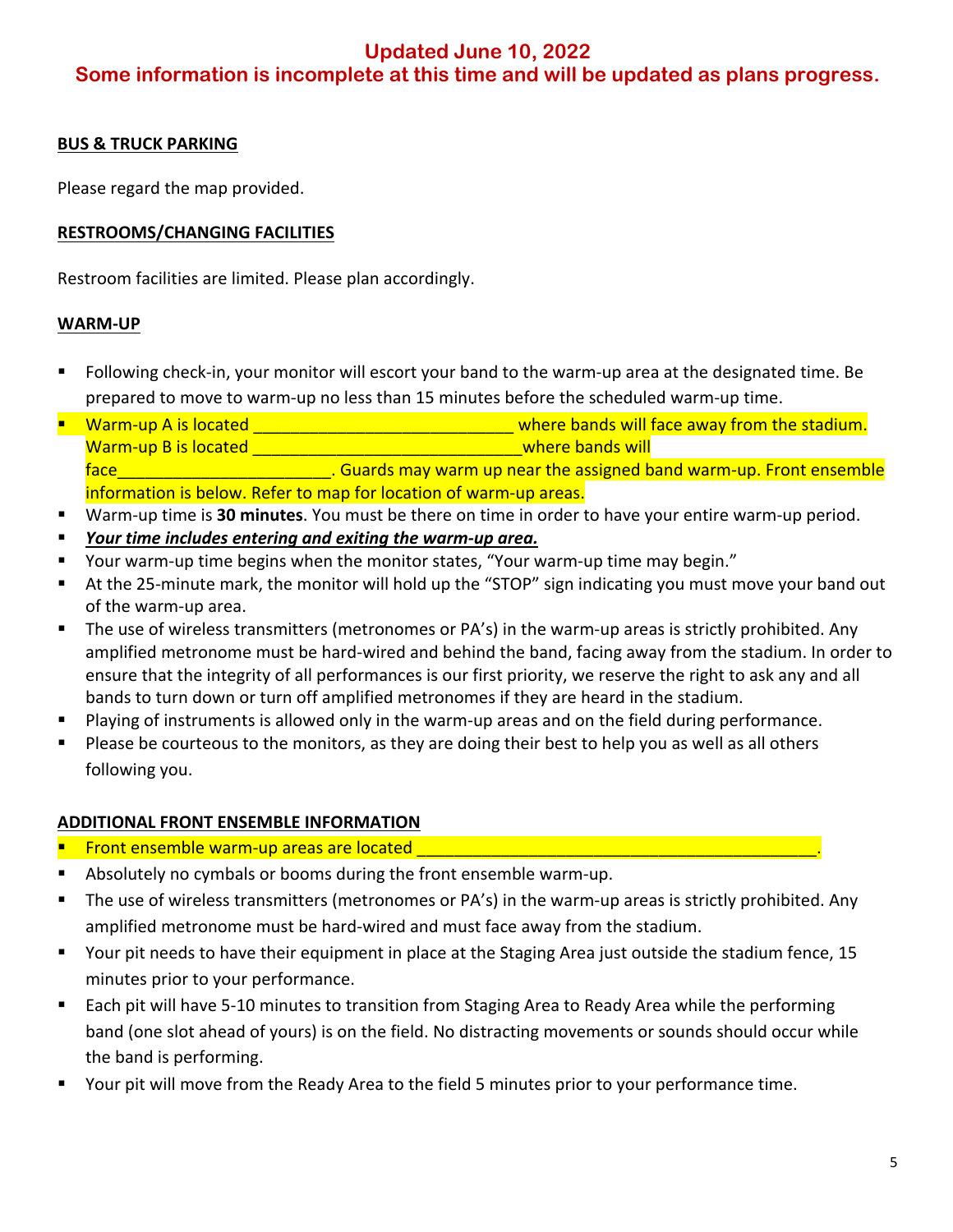### **MOVEMENT TO STADIUM ENTRANCE**

Field entrance for each band is located on the Visitor Side. Bands will need to follow the field entrance monitor's instructions at this point.

### **PERFORMANCE REGULATIONS**

Please familiarize yourself with the following:

#### *UIL Constitution and Contest Rules*, **Section 1106 (g) Area Performance Regulations**:

 $\Rightarrow$  Performance regulations as listed under **Section 1105** (below) shall apply to the *area marching band* contest with the following exception: any band that leaves the field in less than five minutes or fails to complete its performance in eight minutes shall be disqualified.

#### *UIL Constitution and Contest Rules*, **Section 1105 (h) Performance Regulations**:

(1) Performance Time. Each competing band shall occupy the football field for not less than five nor more than eight minutes. Any band that leaves the field in less than five minutes or fails to complete its performance in eight minutes shall be penalized one rating. [SEE ABOVE EXPLANATION IN RED. Section 1105(h)(1) in its entirety applies to **region** marching contests only.]

(2) Movement to Field Position. The contest chair will determine the ready position each band will assume prior to entering the field of competition. The position shall provide efficient and prompt access to the football field without interfering with other bands as they perform. This location will be clearly described in the marching contest packet.

(3) Official Time. The official time for each band will be kept according to the following:

(A) The contest chair will designate an official timekeeper.

(B) In order to allow ample time for the judges to complete their critiques, bands will be scheduled with five minutes between performances and a maximum of fifteen minutes per band.

(C) Bands may use the five minutes prior to their performance in any way they deem appropriate in order to assume their starting position and prepare for the beginning of their show. Activities may include warm-up and/or cadence.

(D) Each band will be announced with 45 seconds remaining on the 5-minute clock. The beginning of their announcement will indicate that the performance time will begin in 45 seconds.

(E) The actual timing and adjudication for the show will begin at the end of the five minutes.

(F) At the conclusion of each band's performance the post script will be read while the band will have two minutes to exit the field and clear the marching surface of all equipment, instruments and props. The use of either instrumental or verbal cadence is optional. A band that fails to be clear of the field (outside the sidelines or endlines) or continues to use instrumental or verbal cadence at the end of the two minutes will be disqualified.

(G) A band leaving equipment or instruments on the sideline in such a manner that these items impede the movement of the next band into its starting position will be subject to penalty in accordance with Subchapter E.

(4) Electronic Equipment. Electronic equipment may be used under the following provisions: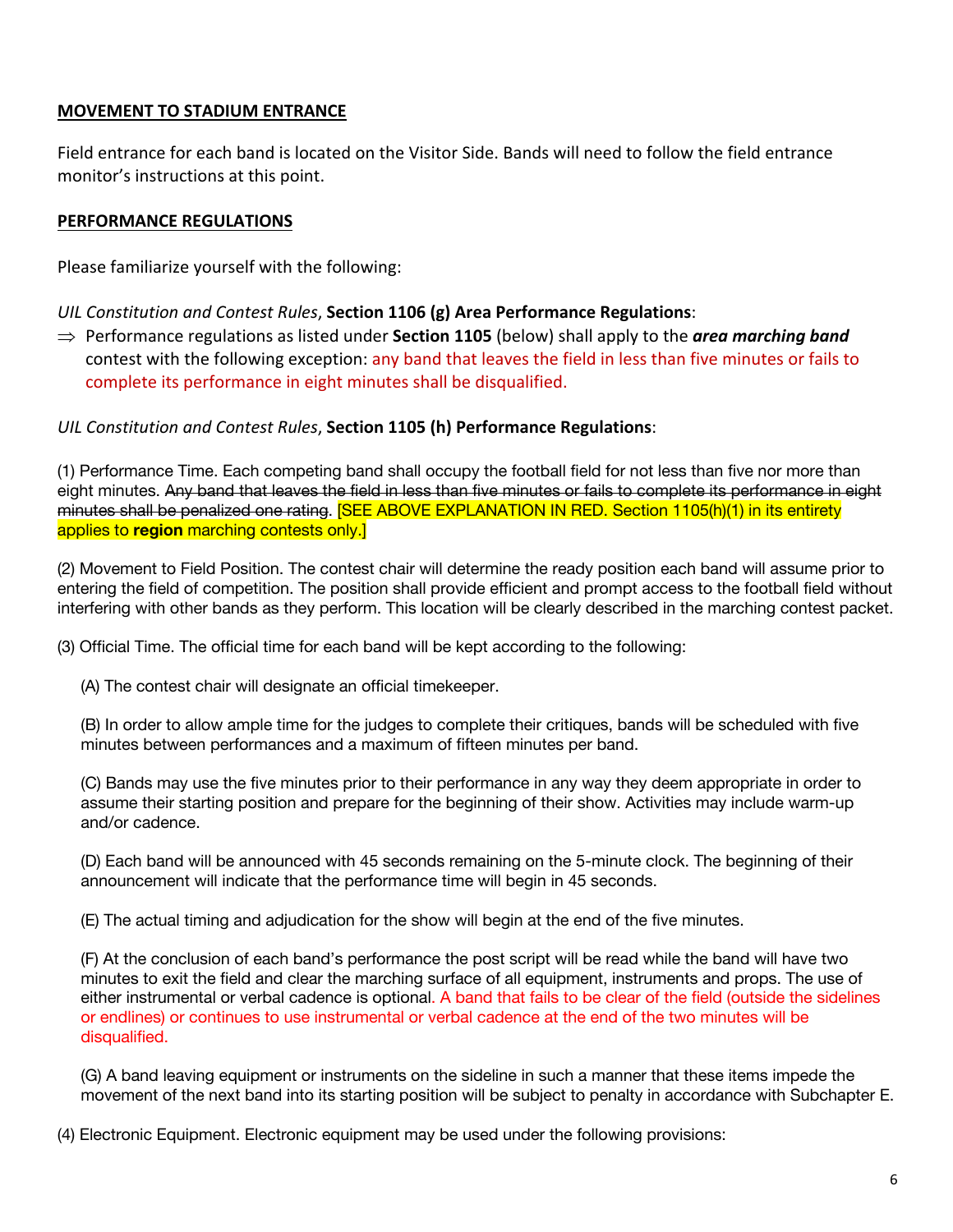## **Updated June 10, 2022**

# **Some information is incomplete at this time and will be updated as plans progress.**

(A) All electronically produced music including narration and sound effects shall be performed live and in real time by eligible students.

(B) Pre-recorded music, instrumental or vocal, or narration may not be used.

(5) Amplification: Amplification of instruments or voice may be used with the following restrictions:

(A) All equipment must be operated by eligible students.

(B) AC power cords and AC supplied amplification units must be located outside the sidelines and endlines.

(C) A power generator or DC power source may be placed on the field, provided there is a protective barrier between the power unit and the turf and all cords are contained safely within close proximity to the equipment that is being supplied with power.

(D) Wind instruments may be amplified only for solo and/or small ensemble features.\*\*

(6) Violations. Violations will be subject to penalties in accordance with Section 27 and Section 29.

(7) Local Ground Rules. Failure to comply with local ground rules and regulations outlined by and/or approved by the Region Executive Committee may be cause for disqualification or other penalties as listed in Subchapter E. Such rules should be sent to all participating schools at least 14 days prior to the contest.

\*\* **UIL defines a solo or small ensemble feature as an individual or a group of up to ten wind players within the full marching band that is featured both musically and visually. A potential violation of this rule would be a scenario where a group of musicians staged within the full band wind section is amplified, while not being featured visually. In this scenario the trained observer would likely not be able to discern which performers are being amplified and could therefore be led to believe that the full band wind section is performing the musical excerpt.** 

Refer to **ELECTRONICS AND AMPLICATION IN UIL MARCHING BAND CONTEST PERFORMANCES** in its entirety at **MBC** Electronics

## **TIMING & CLOCK PROTOCOL CLARIFICATION**

Preparation and performance time will be kept according to the *UIL Constitution and Contest Rules*, **Section 1105 (h) (3) Official Time.**

- At the designated time, a field monitor will cue your band to enter the field. At that time, the 5-minute setup period will begin, and timing will be displayed on the stadium clock.
- With 45 seconds remaining on the 5-minute clock, the announcer will read the Opening Script which begins with, *"THE (FIRST, NEXT,FINAL) BAND IN CONFERENCE 6A… ."*
- With 20 seconds remaining on the 5-minute clock, the next statement beginning with, *"DRUM MAJORS…,"* will be read. **As the "DRUM MAJORS" statement is read, the stadium clock will be reset to 8 minutes.** The official timer in the press box will start the 8-minute clock at the end of the 5-minute warm-up period.
- Warm-up or pre-show is permitted during the 5-minute setup period, however, judges will be instructed that activity on the field will not be judged until they see 7:59 on the clock. If you do not wish to utilize the entire 5 minutes of setup time, you may hold your band at the field entrance to coordinate your ready time with the beginning of the announcement.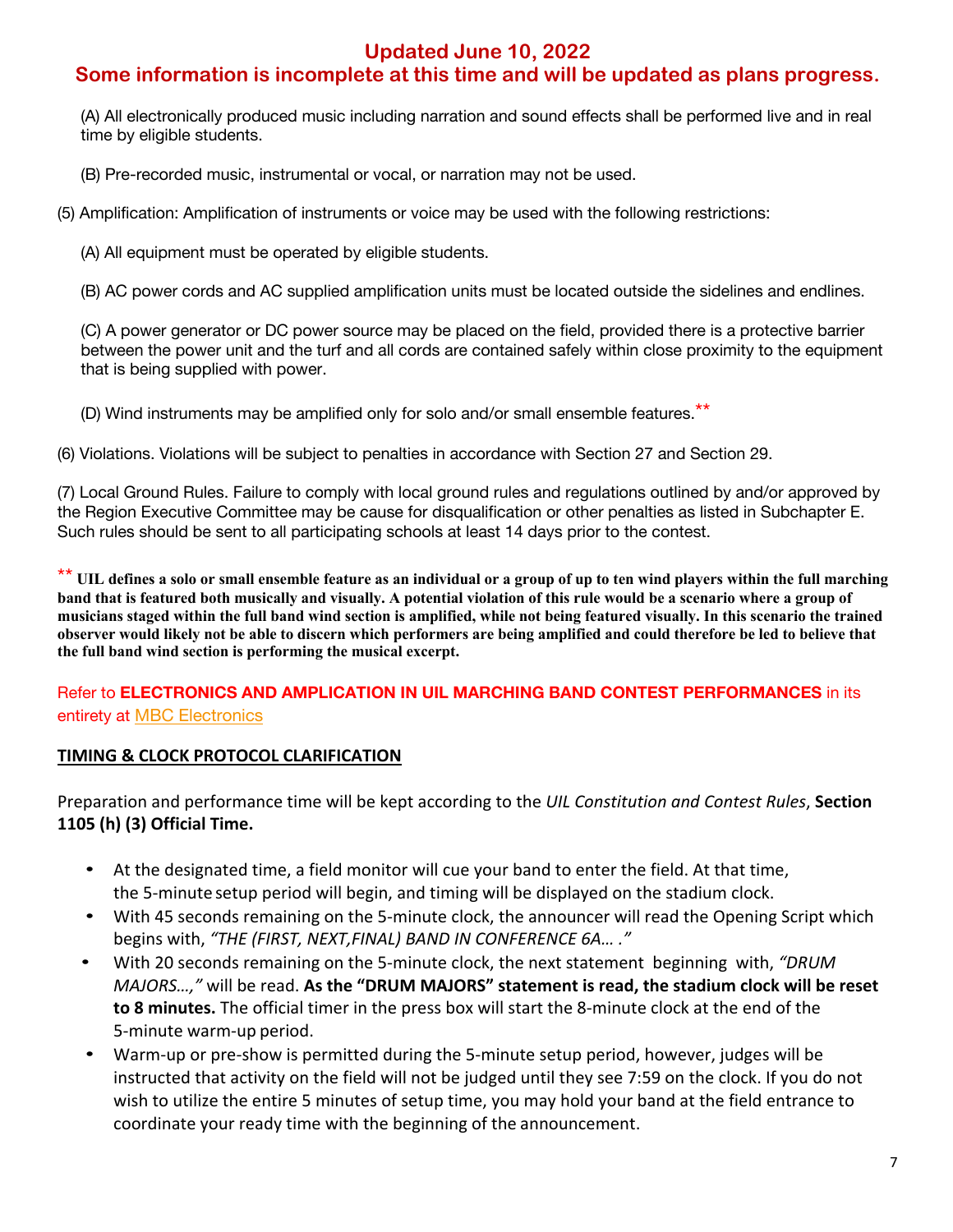## **STADIUM WIRELESS FREQUENCIES**

Stadiums typically provide the use of a wireless microphone system for officials at football games or for on-field presentations. Most often, these systems are powered on even when not in use, creating the potentialfor interference in the form of unwanted audio. Being aware of these frequencies may help you avoid interference with your band's wireless system. SW Legacy Stadium's wireless frequency is:

#### TBD

A good practice is to perform a sound check of your wireless equipment during your 5-minute setup.

The 5-minute clock **will not** be stopped if you experience electronic issues of any kind. You are still expected to start your show performance at the 8-minute mark.

### **ELECTRICAL SUPPLY**

At field level, the stadium has one quad 110-volt junction box on the front and back sidelines at the 50-yard line to be used at your own risk. Generators are permitted, provided there is a protective barrier between the power unit and the turf.

## **PROPS**

| <b>Prop staging will begin in the</b>                    | hi-lighted in | on the map. Monitors will |
|----------------------------------------------------------|---------------|---------------------------|
| instruct you where to move your props and where to exit. |               |                           |

 $\Rightarrow$  Refer to the following guidelines for UIL regulations regarding props:

**1)** The use of props is not part of the UIL marching band adjudication process. Therefore, props are not addressed on any of the adjudication sheets.

**2)** Props may be assembled, held, and/or moved by eligible student participants and/or non-students during the 5-minute show set-up, the 8-minute show, and the 2-minute field exit.

**3)** All props must comply with local stadium ground rules and therefore must fit into the stadium where the performance is being held.

**4)** UIL contest chairs are to make an effort to minimize the amount of time that props are stored in the end zone before and after a band's performance.

**5)** UIL contest chairs are to make an effort to restrict the assembly of props in the audience's line of site during another band's performance.

## **FIRST AID & WATER STATIONS**

The First Aid Station will be located under the Visitor Side stands.

Please follow standard emergency protocol:

- a) Director/Contest staff member escorts/transports student to First Aid Station. Director must be informed ASAP if a student needs first aid.
- b) Assessment is made and treatment protocol followed.
- c) If EMS transport is needed, first aid staff contacts student's band director and/or student's parent/guardian.
- d) Director/Contest staff member notifies Executive Secretary of the situation.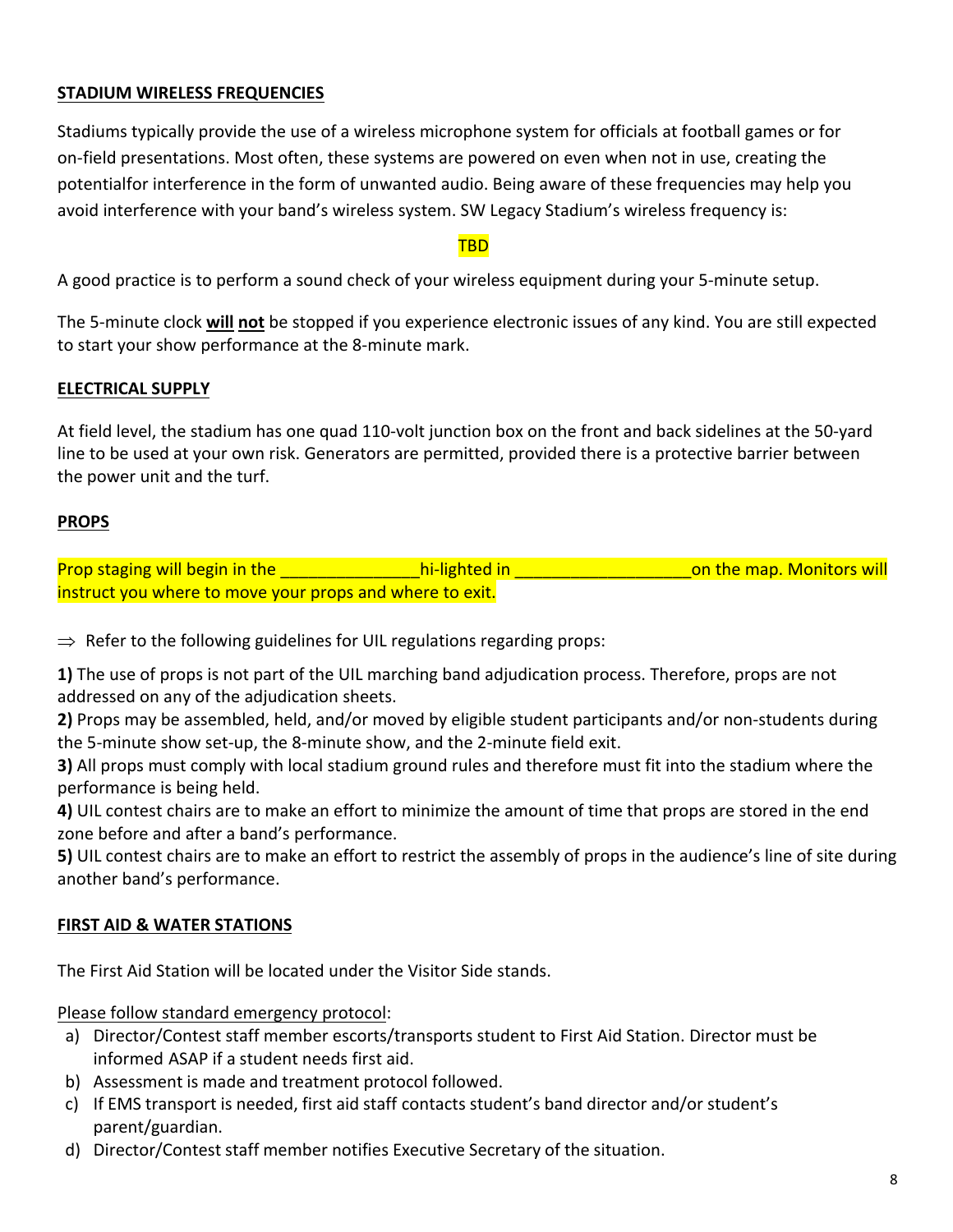## **Updated June 10, 2022 Some information is incomplete at this time and will be updated as plans progress.**

Water stations will be at warm-up locations and field exit.

### **CONCESSIONS**

One centrally located concession stand is at the North End of the stadium, operated by the Southwest HS and SW Legacy HS Band Boosters.

### **INSTRUMENT REPAIR**

Complimentary instrument repair provided by High School Music will be located near the warm-up areas.

### **RECORDED ADJUDICATOR COMMENTS**

Judges will use digital recorders for all performance evaluations. At the end of prelims and again at the end of finals, the digital files will be transferred to flash drives. You will receive the flash drives in your comment sheet envelopes at verification.

### **POST PERFORMANCE**

After your monitor escorts the band through the field exit, you will return to your busses and equipment truck(s). Students may reenter the stadium as long as they are in uniform or wearing a band shirt. Student seating is on the visitors' side; however, they may visit the vendor booths and concession stand on the home side by exiting the stadium and re-entering on the home side. Students are expected to follow their school's conduct policy as well as the stadium policies

### **DRUM MAJORS RETREAT**

At the conclusion of the final band's performance in both the prelims and finals, drums majors from all competing bands will be asked to gather in performance order at the North End Zone where a contest official will direct them to prepare for the announcements. At the prelims retreat, all bands will be announced in performance order, followed by the announcement of bands advancing to Area H Finals and their performance times. At the finals retreat, the bands will be announced in descending rank order.

### N/A for 2022

[At the finals retreat, the bands advancing the SMBC will be announced. The determination of how many bands will be certified to advance to the SMBC depends on the total number of bands participating in the prelims.]

### **AWARDS**

Non-finalist bands: participation plaque Finalist bands: finals plaque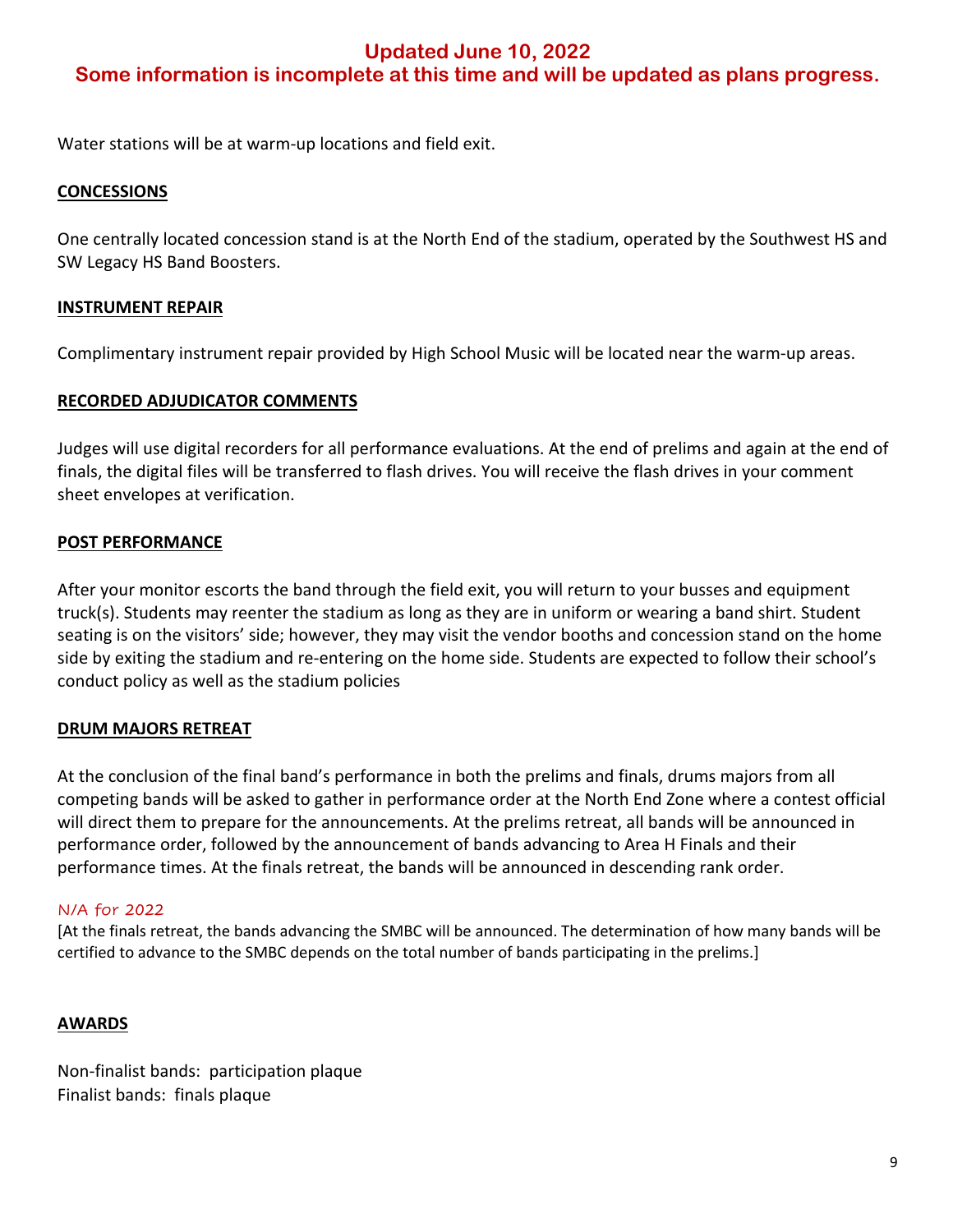## **PRESS BOX ACCESS**

Press box access is limited to judges, UIL contest staff, contest host and his/her helpers and boosters, security officials, and custodial workers. Prior to the announcement of **finals** results, directors from each band will be called to the contest office located in the press box for the verification process. *No pass is required*.

### **VERIFICATION PROCESS**

End of prelims:

- Directors will meet at \_\_\_\_\_\_\_\_\_\_\_\_\_\_\_\_\_\_\_\_\_\_\_\_\_\_\_\_\_.
- Directors receive their adjudication sheets, flash drives, and overall ranking/results.
- Directors of bands advancing to finals draw for finals performance order.
- Directors of bands advancing to finals receive finals schedule that includes a check-in time.
- Finals check-in is located in the bus parking lot where bands checked in previously.

End of finals:

- Director will meet in the press box.
- Directors receive their adjudication sheets, flash drives, and overall ranking/results.
- [Directors of bands advancing to the State MBC draw for State performance order.] *N/A in 2022*
- [Directors of bands advancing to the State MBC receive information about the entry process for State MBC and related topics.] *N/A in 2022*

#### **REMINDERS**

1. Should you have any questions or concerns that cannot be resolved by your monitor or contest host, please call **Fran Badrak** at **210-274-6651**. You may also send word to the contest office/press box via your monitor or contest host.

2. Bands are permitted to play in the following areas **only**:

- Assigned warm-up areas (facing away from the stadium)
- Field during 5-minute warm-up
- Field during performance
- 3. Contact with the judges at any time is prohibited.